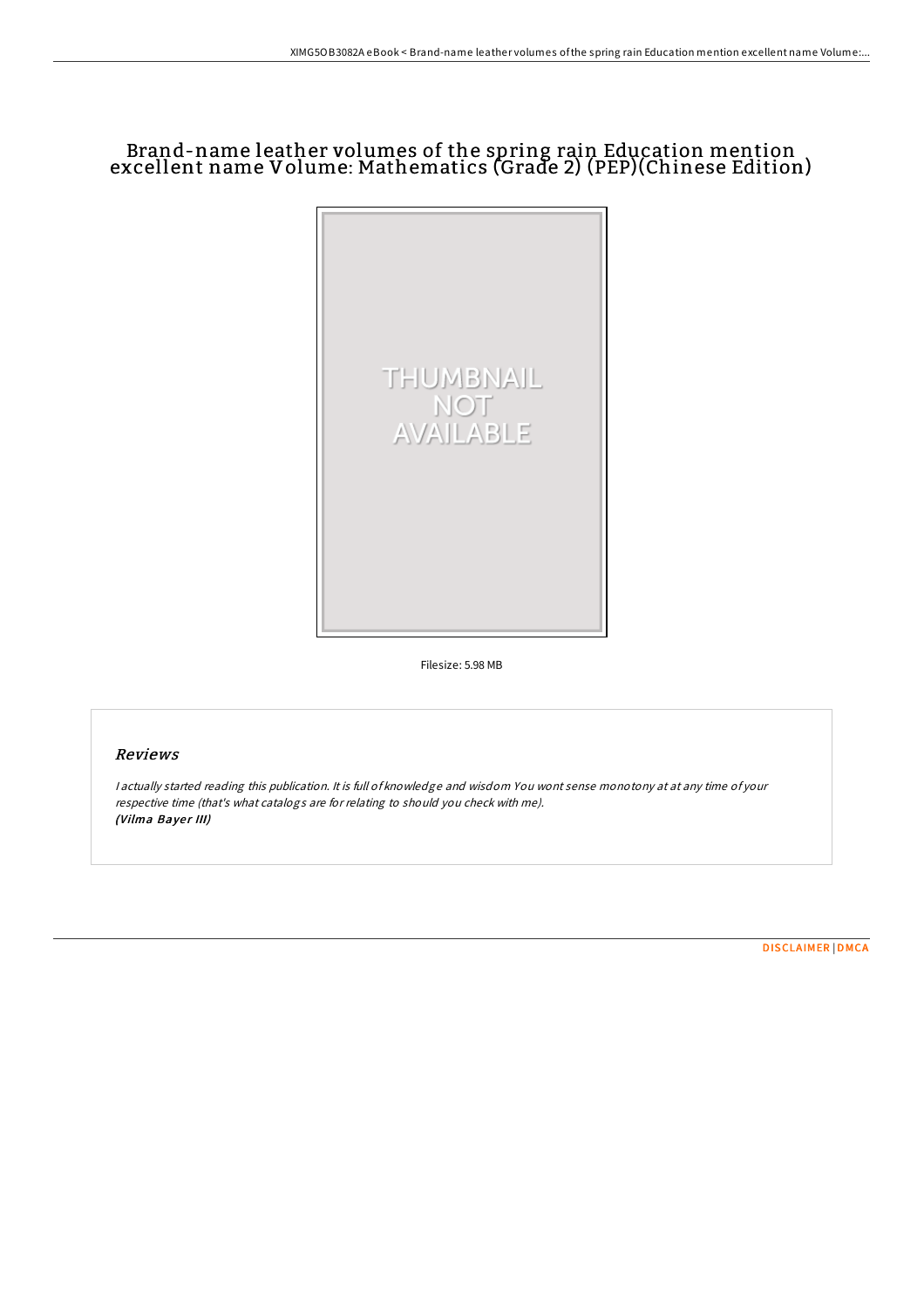### BRAND-NAME LEATHER VOLUMES OF THE SPRING RAIN EDUCATION MENTION EXCELLENT NAME VOLUME: MATHEMATICS (GRADE 2) (PEP)(CHINESE EDITION)



To download Brand-name leather volumes of the spring rain Education mention excellent name Volume: Mathematics (Grade 2) (PEP)(Chinese Edition) PDF, make sure you refer to the button listed below and save the document or get access to additional information that are in conjuction with BRAND-NAME LEATHER VOLUMES OF THE SPRING RAIN EDUCATION MENTION EXCELLENT NAME VOLUME: MATHEMATICS (GRADE 2) (PEP)(CHINESE EDITION) ebook.

paperback. Book Condition: New. Ship out in 2 business day, And Fast shipping, Free Tracking number will be provided after the shipment.Paperback. Pub Date: 2013 Pages: 76 Language: Chinese in Publisher: China Children Press Chubanzongshe. China Children Publishing House the Chunyu Education and brand-name leather volumes mention excellent name Volume: Mathematics (Grade 2) ( PEP) the new version showed the following distinct features: 1. synchronization with the teaching and examination of each grade unit (chapter). New version of unit volume is still A and B in two volumes: volume focuses on testing basics and focus on clearance B volume focuses on testing the comprehensive development and application of innovative capacity; midterm and final papers for schools. teacher elaborate meta schools curriculum papers essence. available for urban and rural school uniform at all levels. All questions are fully demonstrate the development requirements of the quality and ability of students of various disciplines curriculum standards. intuitive embodies the the various disciplines proposition reform trend. is rich in exploration and openness. curriculum reform experiment shows the developed areas of education cuttingedge results. Of particular note is the open innovation title in this set of papers approximation small rise in early finale title Orsay title level. leading the students to challenge themselves to win high marks. Per volume given test time. the score of each question. the answer is attached. easy to each class in each school uniform use. are also available for parents to detect or students use self-test. 4. The Chunyu Education and brand-name leather volumes mentioning excellent names volumes: Mathematics (Grade 2) (PEP) for the second leg of the spring through train books. and Chunyu's another well-known brand names in the country supplementary textbook full analysis supporting the use of more direct effect significantly. 5 disciplines King opened up the teacher...

 $_{\rm per}$ Read Brand-name leather volumes of the spring rain Education mention excellent name Volume: [Mathematics](http://almighty24.tech/brand-name-leather-volumes-of-the-spring-rain-ed.html) (Grade 2) (PEP)(Chinese Edition) Online

H Download PDF Brand-name leather volumes of the spring rain Education mention excellent name Volume: [Mathematics](http://almighty24.tech/brand-name-leather-volumes-of-the-spring-rain-ed.html) (Grade 2) (PEP)(Chinese Edition)